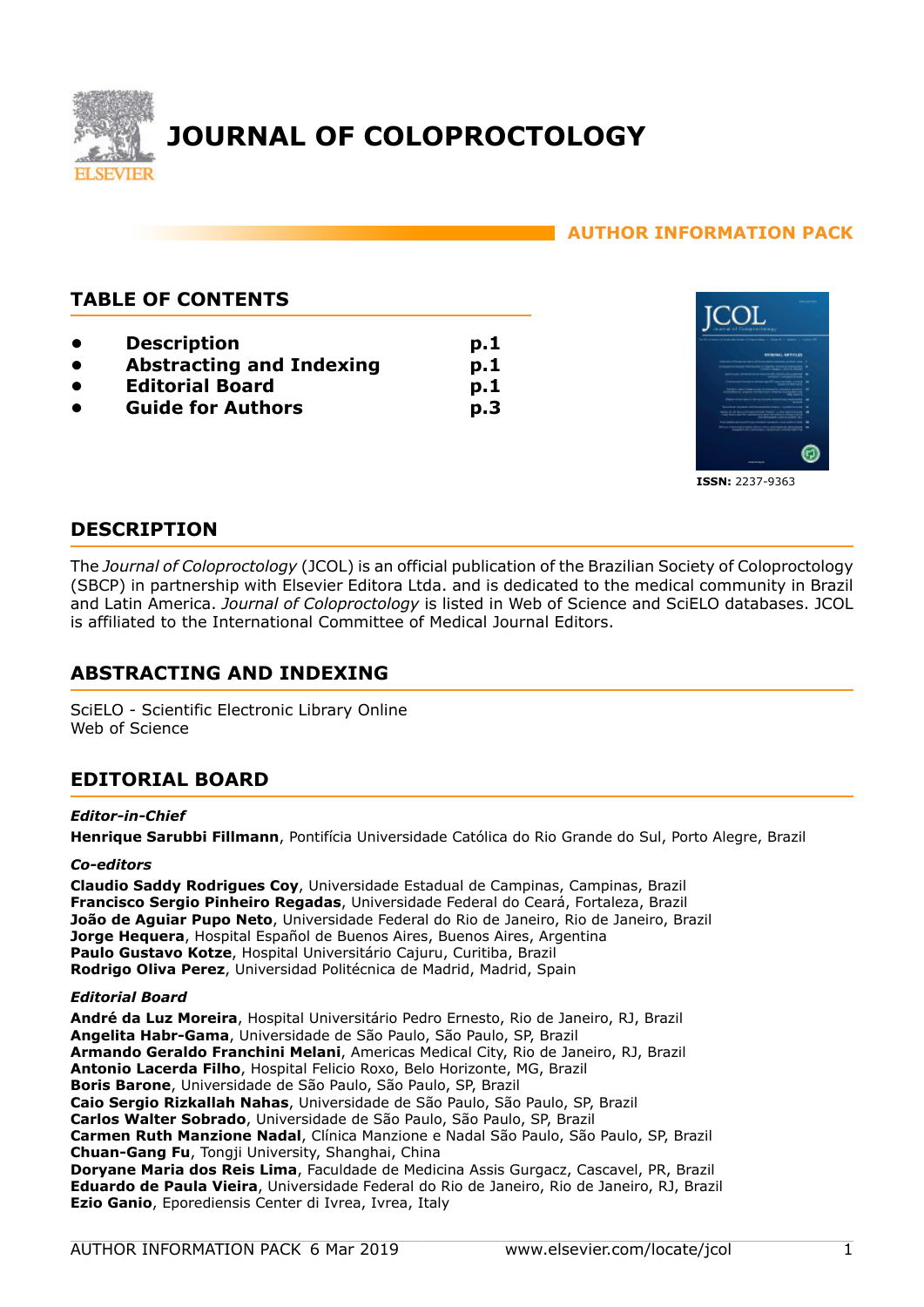**Fábio Guilherme Campos**, Universidade de São Paulo, São Paulo, SP, Brazil **Fang Chia Bin**, Santa Casa de Misericórdia, São Paulo, SP, Brazil **Fernanda Bellotti Formiga**, Santa Casa de Misericórdia, São Paulo, SP, Brazil **Fernando Zaroni Sewaybricker**, Hospital dos Servidores do Estado do Rio de Janeiro, Rio de Janeiro, RJ, Brazil **Feza Remzi**, Cleveland Clinic, Cleveland, Ohio, USA **Fidel Ruiz Healy**, Sanatorio Durango, Ciudad de México, Mexico **Flávio Ferreira Diniz**, Hospital Moinhos de Vento, Porto Alegre, RS, Brazil **Francisco Lopes Paulo**, Universidade do Estado do Rio de Janeiro, Rio de Janeiro, RJ, Brazil **Geraldo Magela Gomes da Cruz**, Universidade Federal de Minas Gerais, Belo Horizonte, MG, Brazil **Giulio Santoro**, Regional Hospital of Treviso, Treviso, Italy **Guillermo Rosato**, Hospital Universitario Austral, Buenos Aires, Argentina **Helio Moreira**, Universidade Federal de Goiás, Goiânia, GO, Brazil **Helio Moreira Junior**, Hospital do Coração Anis Rassi, Goiânia, GO, Brazil **João Batista de Sousa**, Universidade de Brasília, Brasilia, DF, Brazil **João Gomes Netinho**, Faculdade de Medicina de São José do Rio Preto, São José do Rio Preto, SP, Brazil **Joaquim José Ferreira**, Universidade Federal do Rio de Janeiro, Rio de Janeiro, RJ, Brazil **Joaquim Manuel Costa Pereira**, Centro Hospitalar do Tâmega e Sousa, Porto, Portugal **José Alfredo dos Reis Junior**, Universidade Estadual de Campinas, Campinas, SP, Brazil **José Alfredo dos Reis Neto**, Universidade Estadual de Campinas, Campinas, SP, Brazil **Jose Guillem**, Memorial Sloan-Kettering Cancer Center, New York, USA **José Reinan Ramos**, Hospital da Lagoa, Rio de Janeiro, RJ, Brazil **José Ribamar Baldez**, Universidade Federal do Maranhão, São Luís, MA, Brazil **Júlio Cesar M. dos Santos Junior**, Santa Casa de Misericórdia, Guaratinguetá, SP, Brazil **Julio Garcia-Aguilar**, Memorial Sloan-Kettering Cancer Center, New York, USA **Karen Delacoste Pires Mallmann**, Universidade Federal de Ciências da Saúde de Porto Alegre, Porto Alegre, RS, Brazil **Luca Stocchi**, Cleveland Clinic, Cleveland, Ohio, USA **Lucia Camara de Castro Oliveira**, Clínica de Coloproctologia Dra. Lucia de Oliveira, Rio de Janeiro, RJ, Brazil **Luiz Felipe de Campos Lobato**, Universidade de Brasília, Brasília, DF, Brazil **Lusmar Veras Rodrigues**, Universidade Federal do Ceará, Fortaleza, CE, Brazil **Maria Cristina Sartor**, Universidade Federal do Paraná, Curitiba, PR, Brazil **Mario Trompetto**, Eporediensis Center di Ivrea, Ivrea, Italy **Marvin Corman**, Health Sciences Center, University Hospital, Stony Brook University, Stony Brook, USA **Mauro de Souza Leite Pinho**, Universidade de Joinville, Joinville, SC, Brazil **Michael R. B. Keighley**, The Priory Hospital, Birmingham, UK **Olival de Oliveira Junior**, Santa Casa de Curitiba, Curitiba, PR, Brazil **Paulo Gonçalves de Oliveira**, Universidade de Brasília, Brasília, DF, Brazil **Paulo Roberto Arruda Alves**, Universidade de São Paulo, São Paulo, SP, Brazil **Peter Marcello**, Lahey Clinic, Burlington, USA **Raul Cutait**, Universidade de São Paulo, São Paulo, SP, Brazil **Ravi P. Kiran**, Columbia University, New York, USA **Renato Araújo Bonardi**, Universidade Federal do Paraná, Curitiba, PR, Brazil **Robert William de Azevedo Bringel**, Instituto do Câncer do Ceará, Fortaleza, CE, Brazil **Roberto Misici**, Centro Integrado do Assoalho Pélvico, Fortaleza, CE, Brazil **Rogerio Saad Hossne**, Universidade Estadual Paulista, São Paulo, SP, Brazil **Rosalvo Jose Ribeiro**, Sociedade Brasileira de Coloproctologia, Rio de Janeiro, RJ, Brazil **Rubens Valarini**, Hospital Universitário Evangélico de Curitiba, Curitiba, PR, Brazil **Saul Sokol**, Texas University Health Sciences Center, Dallas, USA **Sergio Carlos Nahas**, Universidade de São Paulo, São Paulo, SP, Brazil **Sidney Nadal**, Instituto de Infectologia Emílio Ribas, São Paulo, SP, Brazil **Sinara Monica de Oliveira Leite**, Faculdade de Ciências Médicas de Minas Gerais, Belo Horizonte, MG, Brazil **Sthela Maria Murad Regadas**, Universidade Federal do Ceará, Fortaleza, CE, Brazil **Steven Wexner**, Cleveland Clinic Florida, Weston, USA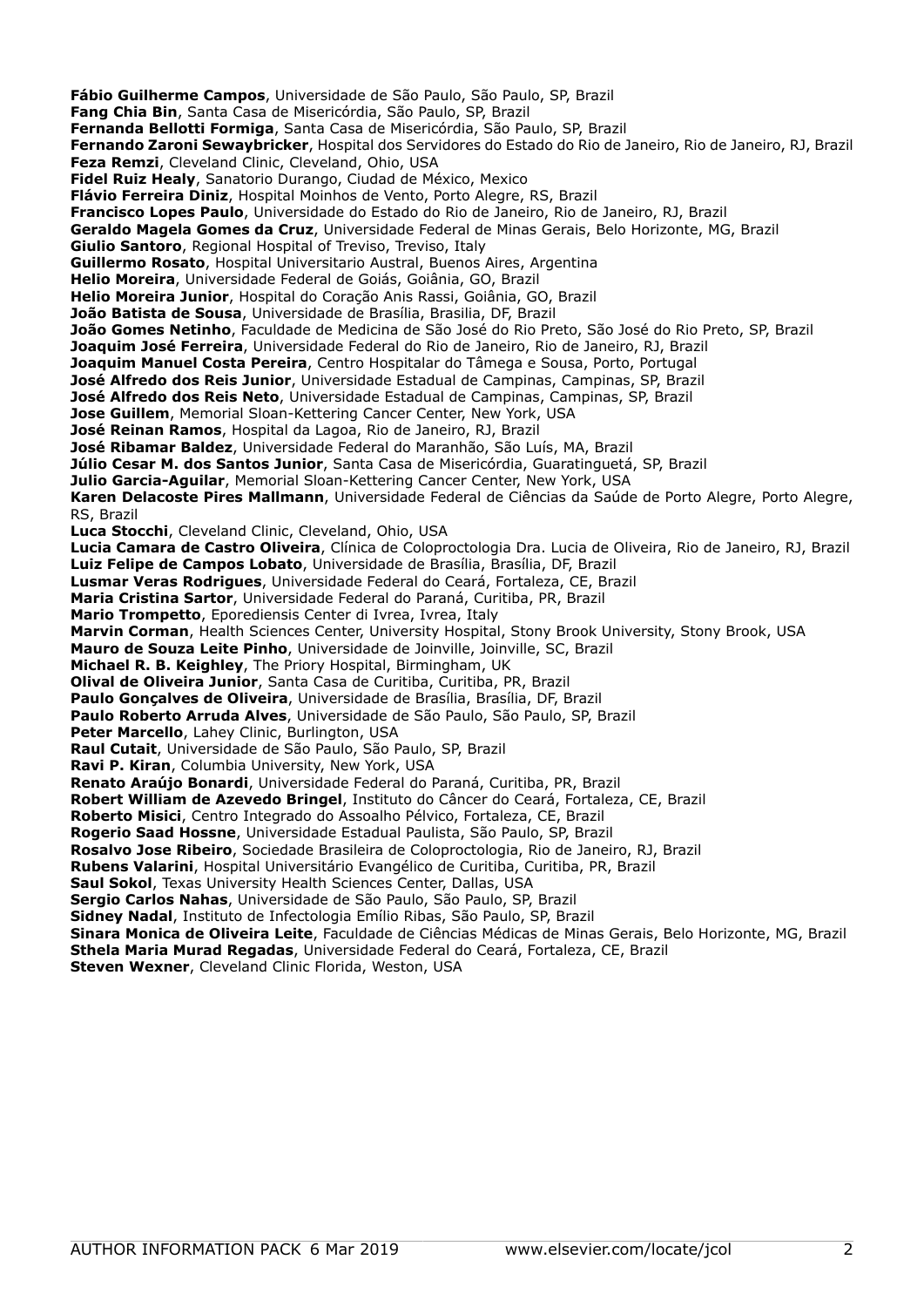# <span id="page-2-0"></span>**GUIDE FOR AUTHORS**

The Journal of Coloproctology (JCOL) publish articles that contribute to the improvement and the development of the practice, research, and training in Coloproctology and related specialities. Also published in English version, starting in vol. 31, issue 3, 2011. The guidelines are based on the format proposed by the International Committee of Medical Journal Editors (ICMJE) and published in the article: Uniform requirements for manuscripts submitted to biomedical journals, wich was updated in April 2010 and is available on the Website (http://www.icmje.org).

### *Manuscript categories*

**Editorial**The text should have up to 900 words and 5 references.

### **Original article**

The text should have up to 3000 words, not including references and tables. It should have up to 5 tables and/or figures. The number of references should not exceed 30. Their structure should contain the following:

Introduction: it should be brief, defining the studied problem and highlighting its importance and gaps in knowledge.

Methods: the methods employed, the population studied, sources of data and selection criteria should be described in an objective and detailed manner. Insert the protocol number of approval of the Research Ethics Committee and inform that the study was conducted according to the ethical standards required.

Results: they should be clearly and objectively presented, describing the obtained data only, without interpretations or comments, and, for a better understanding, they may have tables, charts and figures. The text should complement and not repeat what is described in the illustrations.

Discussion: it should be limited to the obtained data and results, emphasizing the new and important aspects observed in the study and discussing the agreements and disagreements with previously published studies.

Conclusion: it should correspond to the study objectives or assumptions, based on the results and discussion, aligned with the title, proposition and method.

### **Clinical information**

Clinical case reports, presentation of technical notes, methods and devices. They should address questions of interest to Coloproctology and related specialities. Their structure should contain the following:

Introduction: it should be brief and show the theme relevance.

Presentation of clinical case, or technique, or method, or device: it should be described with clarity and objectiveness. It should present significant data for Coloproctology and related specialties, and have up to five figures, including tables.

Discussion: it should be based on the literature. The text not exceed 1500 words, not including references and figures.

Patients` initials and dates should be avoided, showing only relevant laboratorial exams for diagnosis and discussion. The total number of illustrations and/or tables should not exceed 3 and the limit of references is 20. When the number of presented cases exceed 3, the manuscript will be classified as a Case Series, and the rules for original articles should be applicable. .

### **Review articles**

Systematic review: broad research method, conducted through a rigorous synthesis of results from original studies, either quantitative or qualitative, with the purpose of clearly answering a specific question of relevance to Coloproctology and related specialties. It should include the search strategy of original studies, the selection criteria for studies included in the review and the procedures used in the synthesis of results obtained from reviewed studies, which may or may not include meta-analysis. Integrative review: research method that presents the synthesis of multiple published studies and enables general conclusions regarding a specific area of study, contributing to enhanced knowledge of the investigated theme. It should follow standards of methodological rigor, clarity of result presentation, enabling the reader to identify the real characteristics of studies included in the review. Integrative review phases: elaboration of a guiding question, search strategy, data collection, critical analysis of included studies, integrative review presentation and result discussion. The text should not exceed 5000 words, not including references and tables. The total number of illustrations and tables should not exceed 8. The number of references should be limited to 60.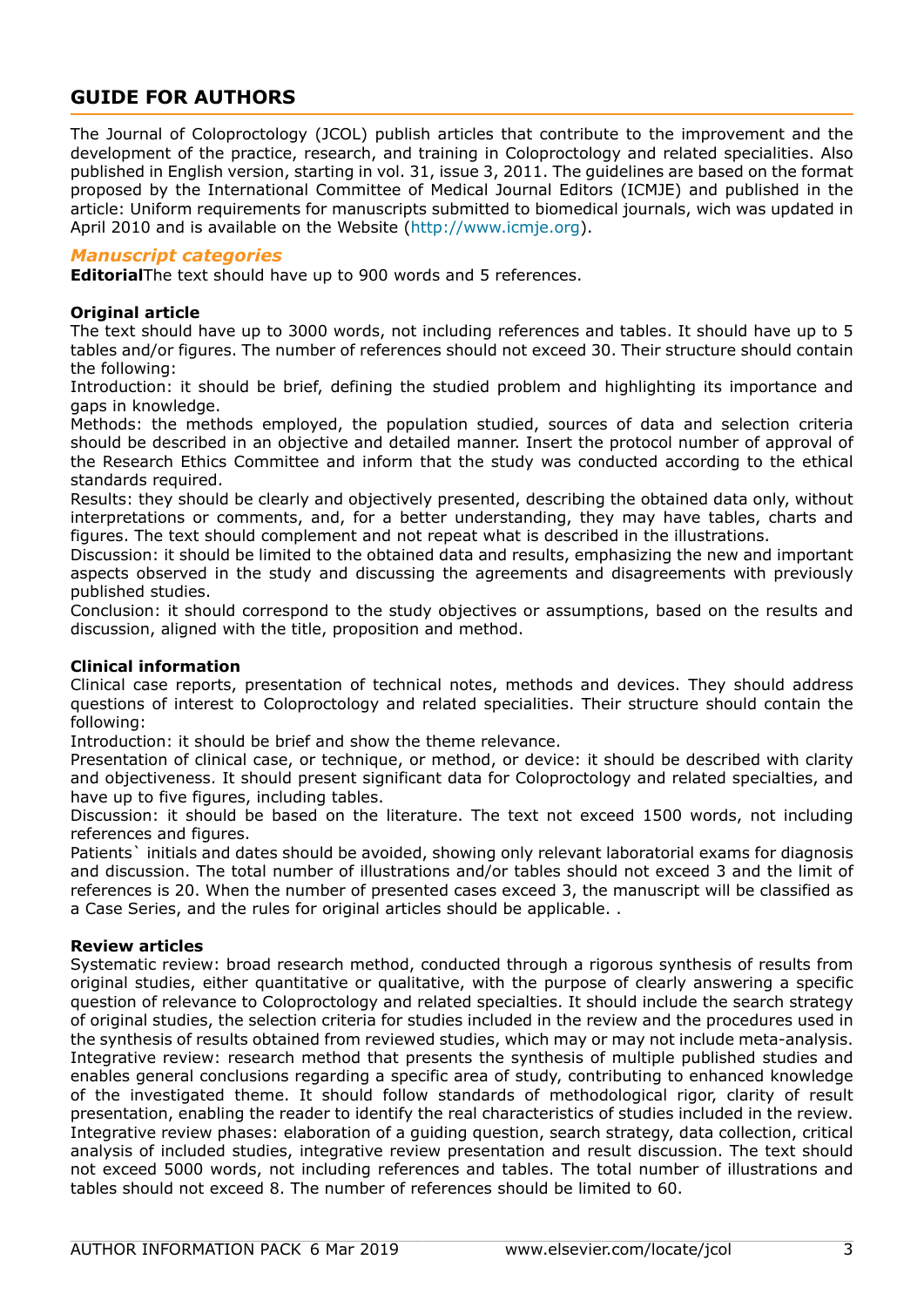### **Special articles**

They should have up to 2000 words and 30 references. In all categories, in-text citation of authors should be numerical and sequential, using superscript Arabic numerals in parentheses, avoiding the indication of authors` names. In-text citations and references mentioned in legends of tables and figures should be consecutively numbered in the order of their appearance in the text, with Arabic numerals (index numbers). Only the reference number should be included, without further information.

#### *Page charges*

This journal has no page charges.

### *Submission checklist*

You can use this list to carry out a final check of your submission before you send it to the journal for review. Please check the relevant section in this Guide for Authors for more details.

### **Ensure that the following items are present:**

One author has been designated as the corresponding author with contact details:

- E-mail address
- Full postal address

All necessary files have been uploaded:

*Manuscript*:

- Include keywords
- All figures (include relevant captions)
- All tables (including titles, description, footnotes)
- Ensure all figure and table citations in the text match the files provided
- Indicate clearly if color should be used for any figures in print
- *Graphical Abstracts / Highlights files* (where applicable)

*Supplemental files* (where applicable)

Further considerations

- Manuscript has been 'spell checked' and 'grammar checked'
- All references mentioned in the Reference List are cited in the text, and vice versa

• Permission has been obtained for use of copyrighted material from other sources (including the Internet)

• A competing interests statement is provided, even if the authors have no competing interests to declare

- Journal policies detailed in this guide have been reviewed
- Referee suggestions and contact details provided, based on journal requirements

For further information, visit our [Support Center.](http://service.elsevier.com/app/home/supporthub/publishing/)

### **Checklist (www.jcol.org.br)** For improved process and enhanced publication quality, we offer a checklist for your self-evaluation.

### **BEFORE YOU BEGIN**

### *Ethics in publishing*

Please see our information pages on [Ethics in publishing](https://www.elsevier.com/about/policies/publishing-ethics) and [Ethical guidelines for journal publication](https://www.elsevier.com/authors/journal-authors/policies-and-ethics).

### *Studies in humans and animals*

If the work involves the use of human subjects, the author should ensure that the work described has been carried out in accordance with [The Code of Ethics of the World Medical Association](https://www.wma.net/policies-post/wma-declaration-of-helsinki-ethical-principles-for-medical-research-involving-human-subjects/) (Declaration of Helsinki) for experiments involving humans. The manuscript should be in line with the [Recommendations for the Conduct, Reporting, Editing and Publication of Scholarly Work in Medical](http://www.icmje.org/recommendations/) [Journals](http://www.icmje.org/recommendations/) and aim for the inclusion of representative human populations (sex, age and ethnicity) as per those recommendations. The terms [sex and gender](http://www.who.int/gender-equity-rights/understanding/gender-definition/en/) should be used correctly.

Authors should include a statement in the manuscript that informed consent was obtained for experimentation with human subjects. The privacy rights of human subjects must always be observed.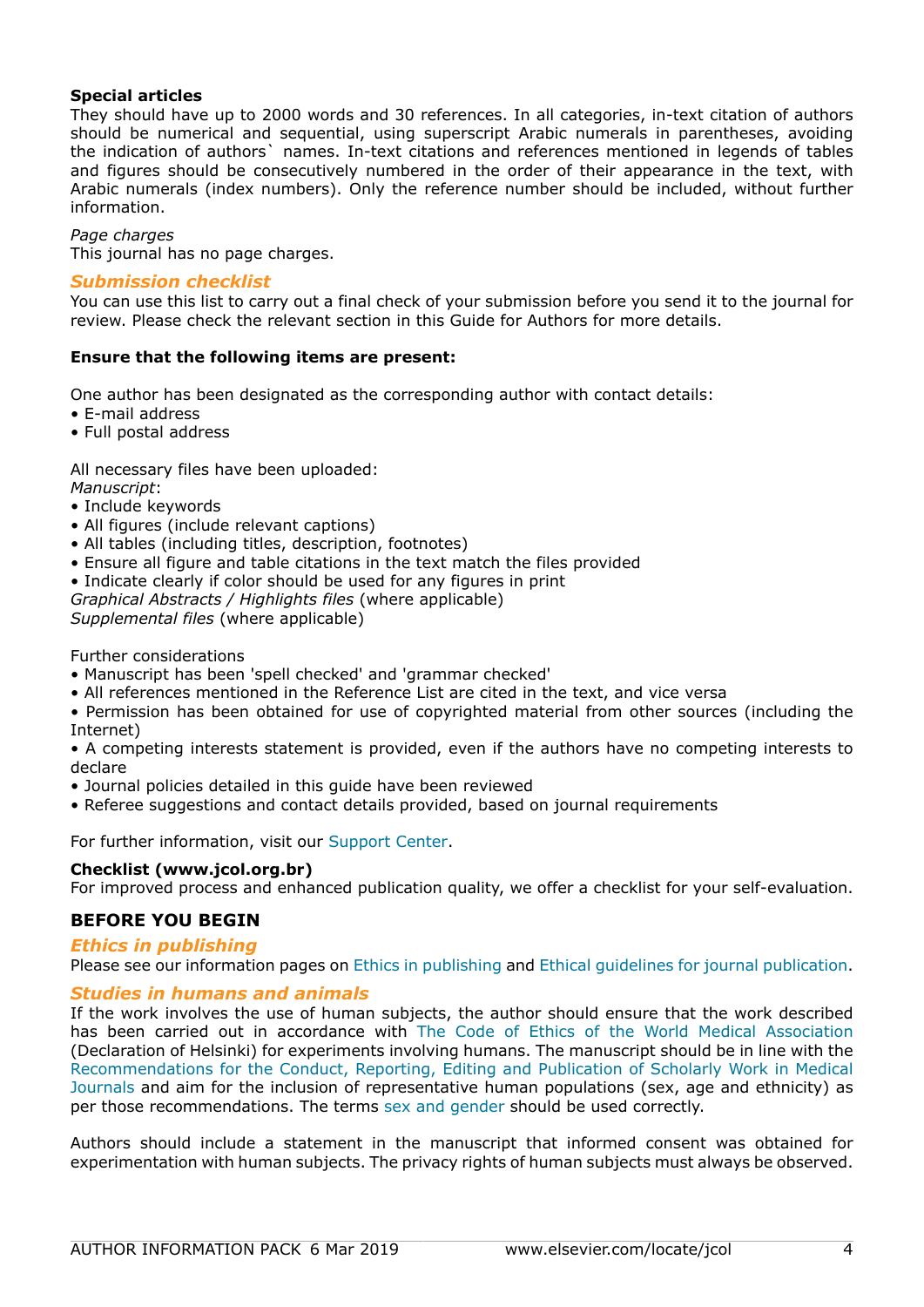All animal experiments should comply with the [ARRIVE guidelines](https://www.nc3rs.org.uk/arrive-guidelines) and should be carried out in accordance with the U.K. Animals (Scientific Procedures) Act, 1986 and associated guidelines, [EU](http://ec.europa.eu/environment/chemicals/lab_animals/legislation_en.htm) [Directive 2010/63/EU for animal experiments](http://ec.europa.eu/environment/chemicals/lab_animals/legislation_en.htm), or the National Institutes of Health guide for the care and use of Laboratory animals (NIH Publications No. 8023, revised 1978) and the authors should clearly indicate in the manuscript that such guidelines have been followed. The sex of animals must be indicated, and where appropriate, the influence (or association) of sex on the results of the study.

### *Declaration of interest*

All authors must disclose any financial and personal relationships with other people or organizations that could inappropriately influence (bias) their work. Examples of potential competing interests include employment, consultancies, stock ownership, honoraria, paid expert testimony, patent applications/registrations, and grants or other funding. Authors must disclose any interests in two places: 1. A summary declaration of interest statement in the title page file (if double-blind) or the manuscript file (if single-blind). If there are no interests to declare then please state this: 'Declarations of interest: none'. This summary statement will be ultimately published if the article is accepted. 2. Detailed disclosures as part of a separate Declaration of Interest form, which forms part of the journal's official records. It is important for potential interests to be declared in both places and that the information matches. [More information.](http://service.elsevier.com/app/answers/detail/a_id/286/supporthub/publishing)

### *Submission declaration and verification*

Submission of an article implies that the work described has not been published previously (except in the form of an abstract, a published lecture or academic thesis, see '[Multiple, redundant or concurrent](https://www.elsevier.com/authors/journal-authors/policies-and-ethics) [publication](https://www.elsevier.com/authors/journal-authors/policies-and-ethics)' for more information), that it is not under consideration for publication elsewhere, that its publication is approved by all authors and tacitly or explicitly by the responsible authorities where the work was carried out, and that, if accepted, it will not be published elsewhere in the same form, in English or in any other language, including electronically without the written consent of the copyrightholder. To verify originality, your article may be checked by the originality detection service [Crossref](https://www.elsevier.com/editors/perk/plagiarism-complaints/plagiarism-detection) [Similarity Check.](https://www.elsevier.com/editors/perk/plagiarism-complaints/plagiarism-detection)

### *Preprints*

Please note that [preprints](https://www.elsevier.com/about/policies/sharing/preprint) can be shared anywhere at any time, in line with Elsevier's [sharing policy](https://www.elsevier.com/about/policies/sharing). Sharing your preprints e.g. on a preprint server will not count as prior publication (see '[Multiple,](https://www.elsevier.com/authors/journal-authors/policies-and-ethics) [redundant or concurrent publication](https://www.elsevier.com/authors/journal-authors/policies-and-ethics)' for more information).

## *Use of inclusive language*

Inclusive language acknowledges diversity, conveys respect to all people, is sensitive to differences, and promotes equal opportunities. Articles should make no assumptions about the beliefs or commitments of any reader, should contain nothing which might imply that one individual is superior to another on the grounds of race, sex, culture or any other characteristic, and should use inclusive language throughout. Authors should ensure that writing is free from bias, for instance by using 'he or she', 'his/her' instead of 'he' or 'his', and by making use of job titles that are free of stereotyping (e.g. 'chairperson' instead of 'chairman' and 'flight attendant' instead of 'stewardess').

## *Authorship criteria*

All authors should have made substantial contributions to all of the following:

(1) the conception and design of the study, or acquisition of data, or analysis and interpretation of data, (2) drafting the article or revising it critically for important intellectual content, (3) final approval of the version to be submitted.

Data collection and indexing are not authorship criteria. Likewise, authors are not technical assistants that perform routine tasks, physicians that refer patients or interpret routine exams and heads of services or departments not directly involved in the study. Special acknowledgments can be made to these people.

## *Changes to authorship*

Authors are expected to consider carefully the list and order of authors **before** submitting their manuscript and provide the definitive list of authors at the time of the original submission. Any addition, deletion or rearrangement of author names in the authorship list should be made only **before** the manuscript has been accepted and only if approved by the journal Editor. To request such a change, the Editor must receive the following from the **corresponding author**: (a) the reason for the change in author list and (b) written confirmation (e-mail, letter) from all authors that they agree with the addition, removal or rearrangement. In the case of addition or removal of authors, this includes confirmation from the author being added or removed.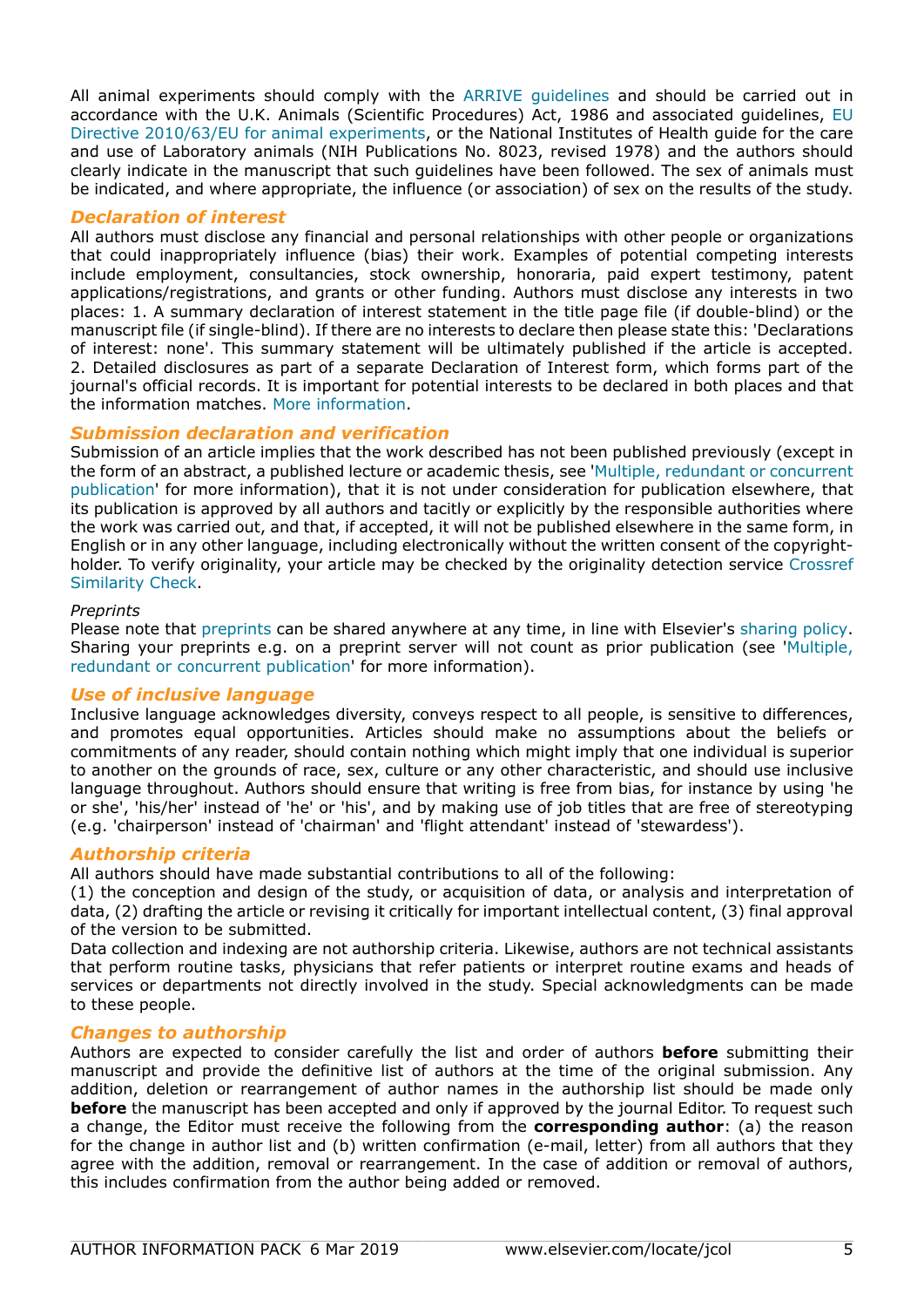Only in exceptional circumstances will the Editor consider the addition, deletion or rearrangement of authors **after** the manuscript has been accepted. While the Editor considers the request, publication of the manuscript will be suspended. If the manuscript has already been published in an online issue, any requests approved by the Editor will result in a corrigendum.

## *Records of clinical essays*

The **Journal of Coloproctology** supports the guideline for clinical essay recording issued by the World Health Organization (WHO) and the International Committee of Medical Journal Editors (ICMJE). Articles on clinical essays will be accepted for publication only if an identification (ID) number has been assigned by one of the Clinical Essay Record validated according to the criteria established by the WHO and ICMJE, whose addresses are at (http://www.icmje.org). The ID number should be displayed at the end of the abstract.

### *Copyright*

Upon acceptance of an article, authors will be asked to complete a 'Journal Publishing Agreement' to assign to the society the copyright in the manuscript and any tables, illustrations or other material submitted for publication as part of the manuscript (the "Article") in all forms and media (whether now known or later developed), throughout the world, in all languages, for the full term of copyright, effective when the Article is accepted for publication.

### *Author rights*

As an author you (or your employer or institution) have certain rights to reuse your work. For more information on author rights please see https://www.elsevier.com/copyright.

*Elsevier supports responsible sharing* Find out how you can [share your research](https://www.elsevier.com/authors/journal-authors/submit-your-paper/sharing-and-promoting-your-article) published in Elsevier journals.

### *Creative Commons Attribution-NonCommercial-NoDerivs (CC BY-NC-ND)*

For non-commercial purposes, lets others distribute and copy the article, and to include in a collective work (such as an anthology), as long as they credit the author(s) and provided they do not alter or modify the article.

### *Submission*

Our online submission system guides you stepwise through the process of entering your article details and uploading your files. The system converts your article files to a single PDF file used in the peer-review process. Editable files (e.g., Word, LaTeX) are required to typeset your article for final publication. All correspondence, including notification of the Editor's decision and requests for revision, is sent by e-mail.

*Submit your article* Please submit your article via https://www.evise.com/profile/api/navigate/JCOL.

## **PREPARATION**

### *Peer review*

This journal operates a single blind review process. All contributions are typically sent to a minimum of two independent expert reviewers to assess the scientific quality of the paper. The Editor is responsible for the final decision regarding acceptance or rejection of articles. The Editor's decision is final. [More](https://www.elsevier.com/reviewers/what-is-peer-review) [information on types of peer review](https://www.elsevier.com/reviewers/what-is-peer-review).

### *Use of word processing software*

It is important that the file be saved in the native format of the word processor used. The text should be in single-column format. Keep the layout of the text as simple as possible. Most formatting codes will be removed and replaced on processing the article. In particular, do not use the word processor's options to justify text or to hyphenate words. However, do use bold face, italics, subscripts, superscripts etc. When preparing tables, if you are using a table grid, use only one grid for each individual table and not a grid for each row. If no grid is used, use tabs, not spaces, to align columns. The electronic text should be prepared in a way very similar to that of conventional manuscripts (see also the [Guide to Publishing with Elsevier\)](https://www.elsevier.com/authors/journal-authors/submit-your-paper). Note that source files of figures, tables and text graphics will be required whether or not you embed your figures in the text. See also the section on Electronic artwork.

To avoid unnecessary errors you are strongly advised to use the 'spell-check' and 'grammar-check' functions of your word processor.

### *Article structure*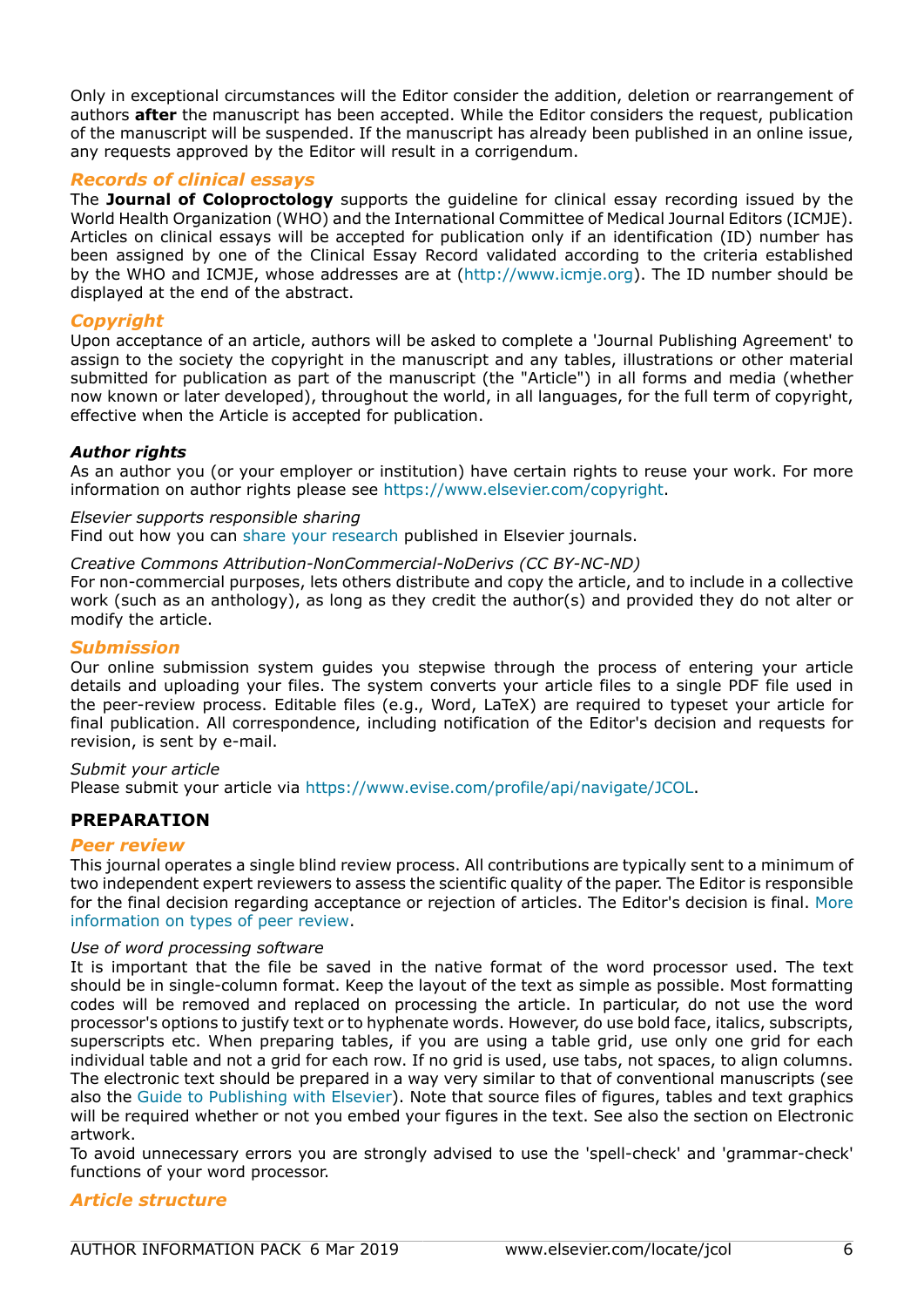## *The identification page*

It should contain:

a) The article title, in Portuguese and English, which should be concise and informative; it should express the manuscript content with precision. In addition, the title is important for physicians and investigators to find an article in the bibliographical databases after it is published. Please, be sure the title:

- Is not a question.
- Does not have colon or any punctuation that separates it in two parts.
- Does not reaffirm the article type. Ex.: Case Report, Review.
- Does not indicate the type of statistical analysis. Ex.: Multivariate Analysis.
- Does not include the institution name.

Full name of each author and institutional affiliation, including ORCID ID. Author affiliations should be presented in decreasing hierarchical order (e.g. Harvard University, Harvard Business School, Boston, USA) and should be written as established in its own language (e.g. Universit Paris-Sorbonne; Harvard University, Universidade de So Paulo). The **ORCID ID** must be inserted in all authors' profile. To do that go to Update your details, ORCID field; if any of the authors does not have an ORCID ID, it can be registered at https://orcid.org/register

Name of the department and institution to which the paper should be attributed.

Name, address, e-mail of the corresponding author in charge.

Sources of support to study development.

For studies presented in scientific meetings, indicate the meeting name, place, date, type of presentation.

#### *Abstract*

The second page should have the abstract, in Portuguese and English, with no more than 250 words. For original and review articles, the abstract structure should highlight the study objectives, methods, main results with significant data and conclusions. For clinical information special articles, the abstract does not need to be structured as mentioned above, but it should contain important information for the study value recognition, as described in details in the publications: Haynes RB, Mulrow CD, Huth EJ, Altman DG, Gardiner MJ. More informative abstracts revisited. Ann Intern Med 1990;113:69-76 Ad Hoc Working Group for Critical Appraisal of the Medical Literature. A proposal for more informative abstracts of clinical articles. Ann Intern Med 1987;106:598-604.

### *Keywords*

After the abstract, specify three to six terms in Portuguese and in English the subject of the study should be included as well as the corresponding. Keywords in must be based on the Health and Science Keywords (DeCS), published by Bireme and available at (http://decs.bvs.br), and Medical Subject Headings (MeSH) is the Nation Library Medicine controlled vocabulary thesaurus used for indexing articles for PubMed at (http://www.nlm.nih.gov/mesh/meshhome.html).

Abbreviations should be indicated when they first appear in the text. After that, the full name should not be repeated.

#### *Acknowledgements*

Collate acknowledgements in a separate section at the end of the article before the references and do not, therefore, include them on the title page, as a footnote to the title or otherwise. List here those individuals who provided help during the research (e.g., providing language help, writing assistance or proof reading the article, etc.).

### *Statistical analysis*

The authors should demonstrate that the statistical procedures used in the study were not only appropriate to test the study hypotheses, but also correctly interpreted. The levels of statistical significance (ex.  $p < 0.05$ ;  $p < 0.01$ ;  $p < 0.001$ ) should be mentioned.

### *Electronic artwork*

*General points*

- Make sure you use uniform lettering and sizing of your original artwork.
- Embed the used fonts if the application provides that option.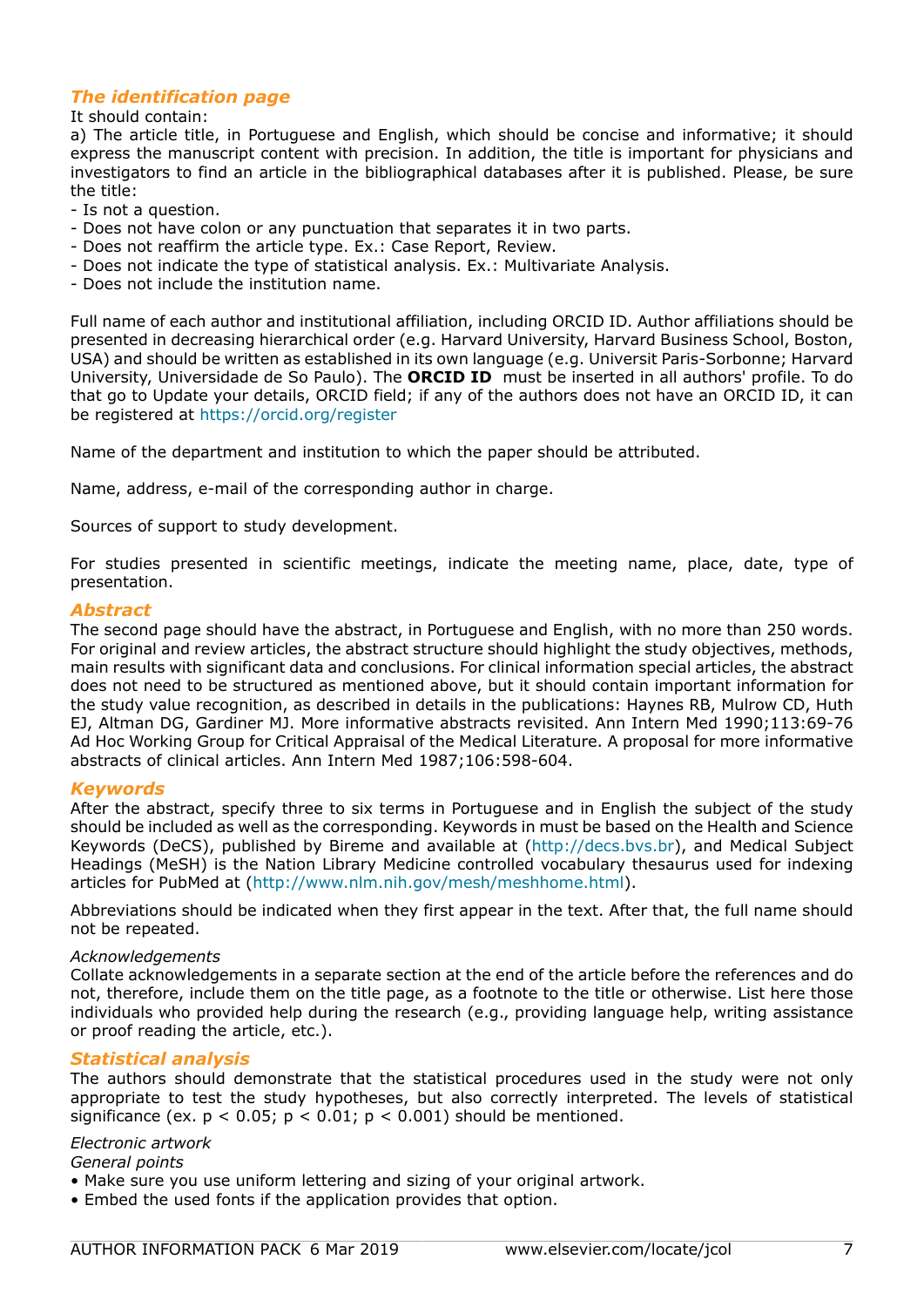• Aim to use the following fonts in your illustrations: Arial, Courier, Times New Roman, Symbol, or use fonts that look similar.

- Number the illustrations according to their sequence in the text.
- Use a logical naming convention for your artwork files.
- Provide captions to illustrations separately.
- Size the illustrations close to the desired dimensions of the published version.
- Submit each illustration as a separate file.
- A detailed [guide on electronic artwork](https://www.elsevier.com/authors/author-schemas/artwork-and-media-instructions) is available.

### **You are urged to visit this site; some excerpts from the detailed information are given here.** *Formats*

If your electronic artwork is created in a Microsoft Office application (Word, PowerPoint, Excel) then please supply 'as is' in the native document format.

Regardless of the application used other than Microsoft Office, when your electronic artwork is finalized, please 'Save as' or convert the images to one of the following formats (note the resolution requirements for line drawings, halftones, and line/halftone combinations given below):

EPS (or PDF): Vector drawings, embed all used fonts.

TIFF (or JPEG): Color or grayscale photographs (halftones), keep to a minimum of 300 dpi.

TIFF (or JPEG): Bitmapped (pure black & white pixels) line drawings, keep to a minimum of 1000 dpi. TIFF (or JPEG): Combinations bitmapped line/half-tone (color or grayscale), keep to a minimum of 500 dpi.

### **Please do not:**

• Supply files that are optimized for screen use (e.g., GIF, BMP, PICT, WPG); these typically have a low number of pixels and limited set of colors;

- Supply files that are too low in resolution;
- Submit graphics that are disproportionately large for the content.

### *Figure captions*

Ensure that each illustration has a caption. Supply captions separately, not attached to the figure. A caption should comprise a brief title (**not** on the figure itself) and a description of the illustration. Keep text in the illustrations themselves to a minimum but explain all symbols and abbreviations used.

### *Figures*

The illustrations (pictures, charts, drawings,etc.) should be submitted individually. They should be consecutively numbered, with Arabic numerals, in the order of their appearance in the text, and they should be clear enough to enable their reproduction. Photocopies will not be accepted.

### *Tables*

Please submit tables as editable text and not as images. Tables can be placed either next to the relevant text in the article, or on separate page(s) at the end. Number tables consecutively in accordance with their appearance in the text and place any table notes below the table body. Be sparing in the use of tables and ensure that the data presented in them do not duplicate results described elsewhere in the article. Please avoid using vertical rules and shading in table cells.

### *References*

### *Citation in text*

Please ensure that every reference cited in the text is also present in the reference list (and vice versa). Any references cited in the abstract must be given in full. Unpublished results and personal communications are not recommended in the reference list, but may be mentioned in the text. If these references are included in the reference list they should follow the standard reference style of the journal and should include a substitution of the publication date with either 'Unpublished results' or 'Personal communication'. Citation of a reference as 'in press' implies that the item has been accepted for publication.

### *Data references*

This journal encourages you to cite underlying or relevant datasets in your manuscript by citing them in your text and including a data reference in your Reference List. Data references should include the following elements: author name(s), dataset title, data repository, version (where available), year, and global persistent identifier. Add [dataset] immediately before the reference so we can properly identify it as a data reference. The [dataset] identifier will not appear in your published article.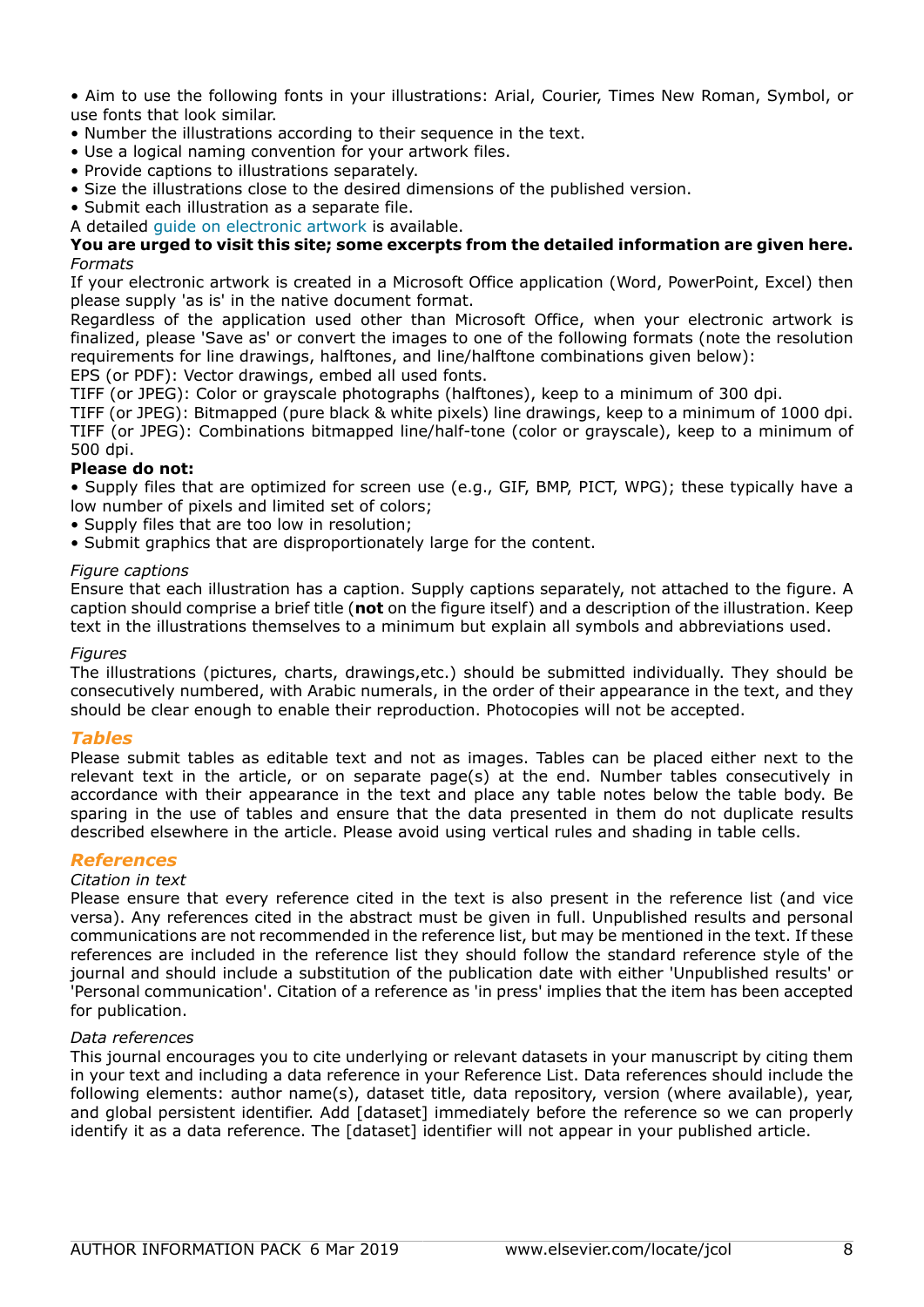### *Reference style*

They should be consecutively numbered in the order of their appearance in the text and identified with Arabic numerals. They should be presented according to the style presented by the List of Journal Indexed Medicus, of the National Library of Medicine, which can be accessed at http://www.nlm.gov/tsd/ serials/lji.html. The authors should be sure that in-text citations of references are included in the list of references with exact dates and correctly spelled names of authors. The accuracy of references is the authors` responsibility. Personal notes, unprecedented studies or studies in progress may be cited when really required, but should not be included in the list of references; only cited in the text or footnotes. Cite up to six authors for each reference. If any reference has more than six authors, cite the six first names, followed by "et al.". We request texts with lean writing style. Shorter texts involve shorter revision and formatting times, and have higher chances of quick publication.

#### *Research data*

This journal encourages and enables you to share data that supports your research publication where appropriate, and enables you to interlink the data with your published articles. Research data refers to the results of observations or experimentation that validate research findings. To facilitate reproducibility and data reuse, this journal also encourages you to share your software, code, models, algorithms, protocols, methods and other useful materials related to the project.

Below are a number of ways in which you can associate data with your article or make a statement about the availability of your data when submitting your manuscript. If you are sharing data in one of these ways, you are encouraged to cite the data in your manuscript and reference list. Please refer to the "References" section for more information about data citation. For more information on depositing, sharing and using research data and other relevant research materials, visit the [research data](https://www.elsevier.com/authors/author-services/research-data) page.

#### *Data linking*

If you have made your research data available in a data repository, you can link your article directly to the dataset. Elsevier collaborates with a number of repositories to link articles on ScienceDirect with relevant repositories, giving readers access to underlying data that gives them a better understanding of the research described.

There are different ways to link your datasets to your article. When available, you can directly link your dataset to your article by providing the relevant information in the submission system. For more information, visit the [database linking page.](https://www.elsevier.com/authors/author-services/research-data/data-base-linking)

For [supported data repositories](https://www.elsevier.com/authors/author-services/research-data/data-base-linking#repositories) a repository banner will automatically appear next to your published article on ScienceDirect.

In addition, you can link to relevant data or entities through identifiers within the text of your manuscript, using the following format: Database: xxxx (e.g., TAIR: AT1G01020; CCDC: 734053; PDB: 1XFN).

#### *Mendeley Data*

This journal supports Mendeley Data, enabling you to deposit any research data (including raw and processed data, video, code, software, algorithms, protocols, and methods) associated with your manuscript in a free-to-use, open access repository. During the submission process, after uploading your manuscript, you will have the opportunity to upload your relevant datasets directly to *Mendeley Data*. The datasets will be listed and directly accessible to readers next to your published article online.

For more information, visit the [Mendeley Data for journals page](https://www.elsevier.com/books-and-journals/enrichments/mendeley-data-for-journals).

#### *Data statement*

To foster transparency, we encourage you to state the availability of your data in your submission. This may be a requirement of your funding body or institution. If your data is unavailable to access or unsuitable to post, you will have the opportunity to indicate why during the submission process, for example by stating that the research data is confidential. The statement will appear with your published article on ScienceDirect. For more information, visit the [Data Statement page](https://www.elsevier.com/authors/author-services/research-data/data-statement).

## **AFTER ACCEPTANCE**